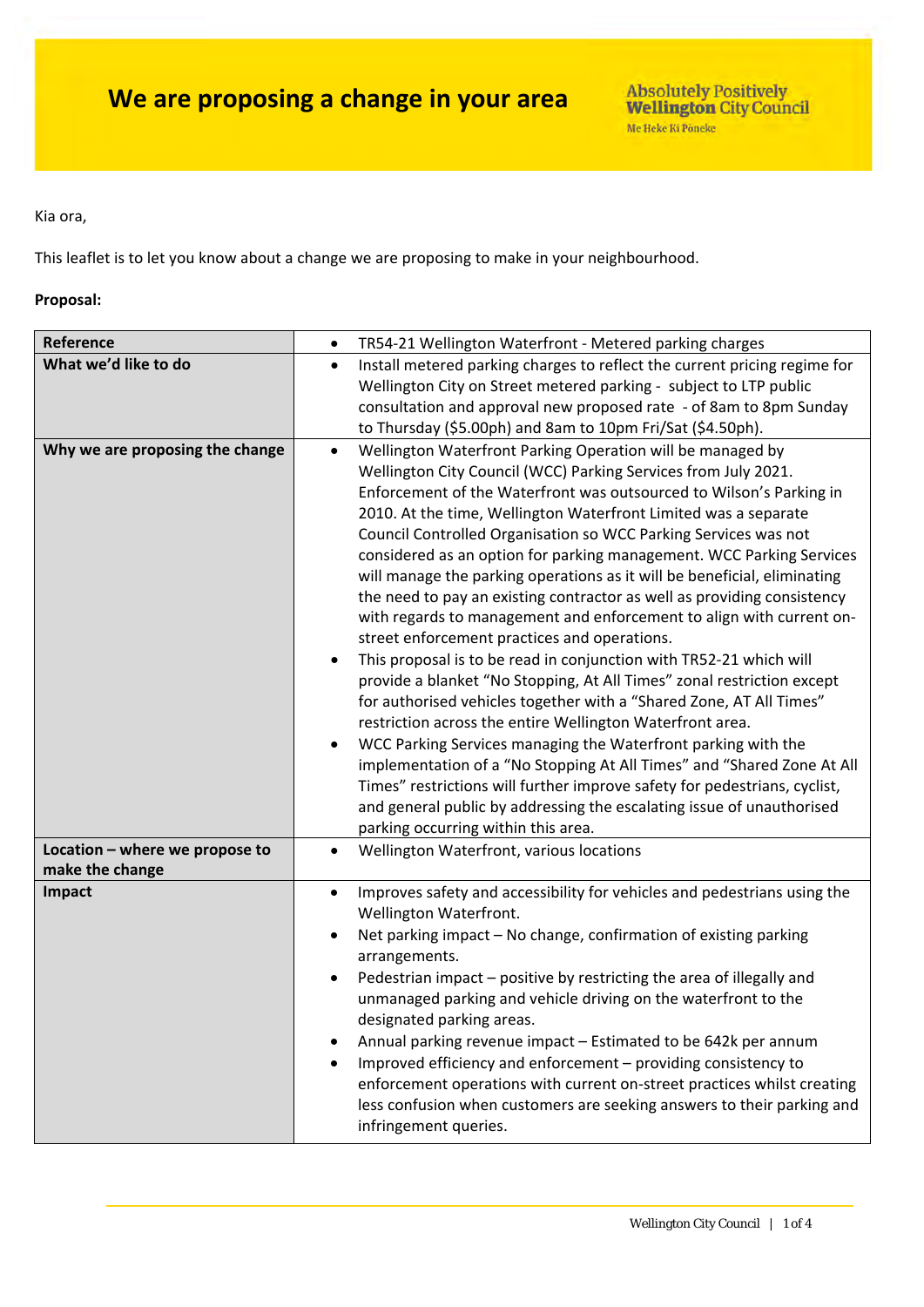# **We are proposing a change in your area**

| How this relates to the parking<br>policy | Supports a shift in the mode of transport used - facilitate a shift to<br>$\bullet$<br>active modes (e.g. walking and cycling) and public transport through<br>parking management and pricing, to move more people while driving<br>fewer vehicles.<br>Support safe movement - facilitate the safe and efficient movement of<br>$\bullet$<br>people and goods by focusing on people safely moving along the<br>transport corridors rather than people parking in these corridors where<br>active transport is to be encouraged.                                                                                                                                                                        |
|-------------------------------------------|--------------------------------------------------------------------------------------------------------------------------------------------------------------------------------------------------------------------------------------------------------------------------------------------------------------------------------------------------------------------------------------------------------------------------------------------------------------------------------------------------------------------------------------------------------------------------------------------------------------------------------------------------------------------------------------------------------|
| <b>Additional Information</b>             | Reduced expenditure within Wellington City Council - eliminating the<br>$\bullet$<br>need to pay existing external contractors.<br>The Waterfront is to support people who visit, live and work in the CBD<br>and Waterfront and is not intended for commuter parking. The WCC<br>Parking Policy aligns with this proposal by prioritising the waterfront<br>area for active modes of transport.<br>To view the legal description for this Traffic Resolution, an electronic<br>$\bullet$<br>copy of the report will be available on the Council's website from 9.00am<br>Tuesday 2 March 2021 at www.wellington.govt.nz/haveyoursay or you<br>can call (04) 499 4444 and we will send one out to you. |
| <b>Feedback</b>                           | If you would like to provide us with specific feedback, you can do<br>so by filling out an online submission form, downloading a<br>printable submission form on<br>www.wellington.govt.nz/haveyoursay or emailing us at<br>trfeedback@wcc.govt.nz.<br>Please note if you are giving feedback the consultation period<br>opens 9.00am Tuesday 2 March and finishes 5.00pm Monday 22<br><b>March 2021.</b>                                                                                                                                                                                                                                                                                              |
| <b>Next Steps</b>                         | 1. Feedback collated by Tuesday 23 March 2021.<br>The proposal will go to the Strategy and Policy Committee on Thursday<br>2.<br>22 April 2021.<br>3. If approved, the proposal will be installed within the following 3 months.                                                                                                                                                                                                                                                                                                                                                                                                                                                                       |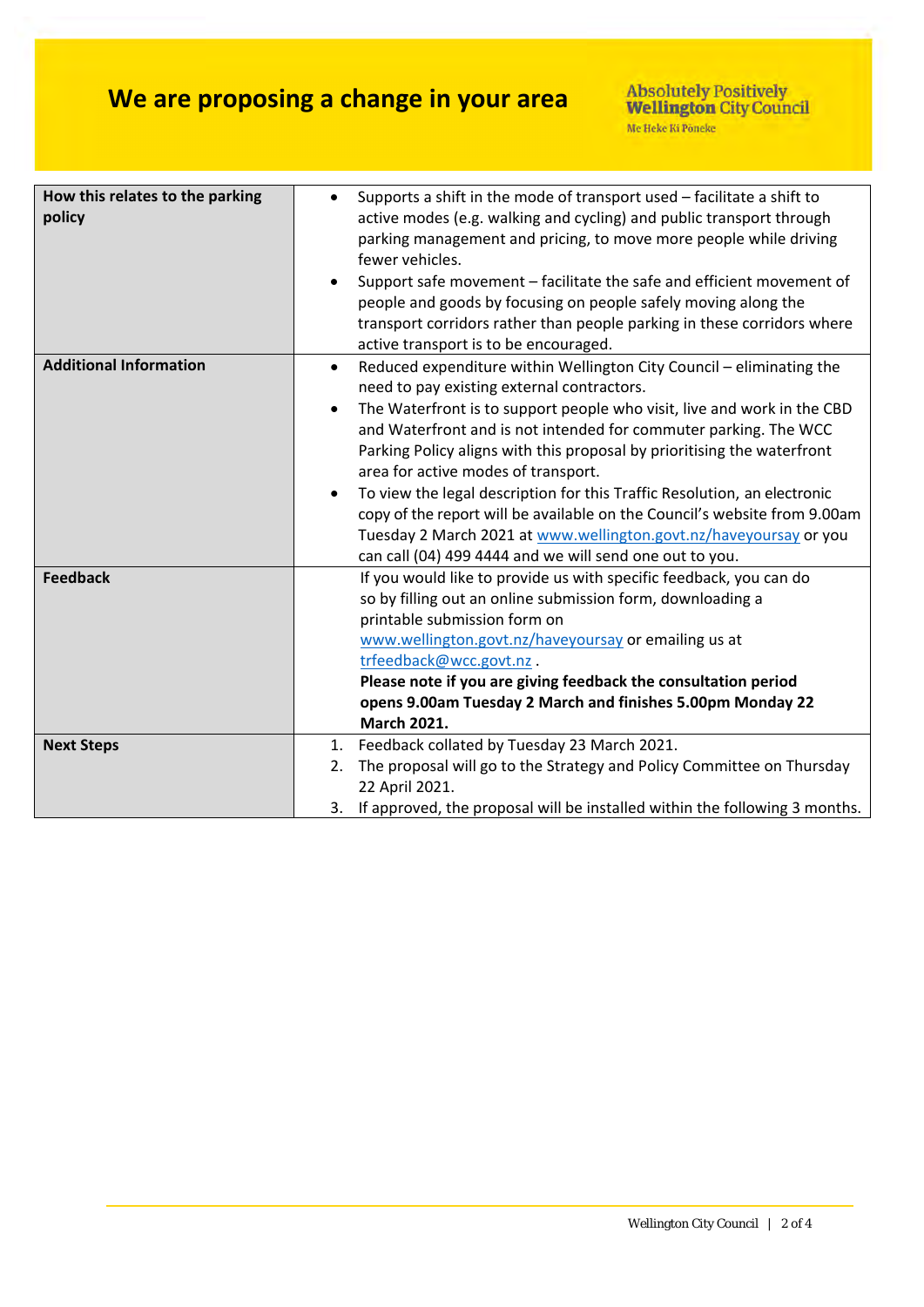### **We are proposing a change in your area**

Absolutely Positively<br>Wellington City Council Me Heke Ki Pôneke

### **Traffic Resolution Plan: TR54‐21 Wellington Waterfront– Metered parking charges**